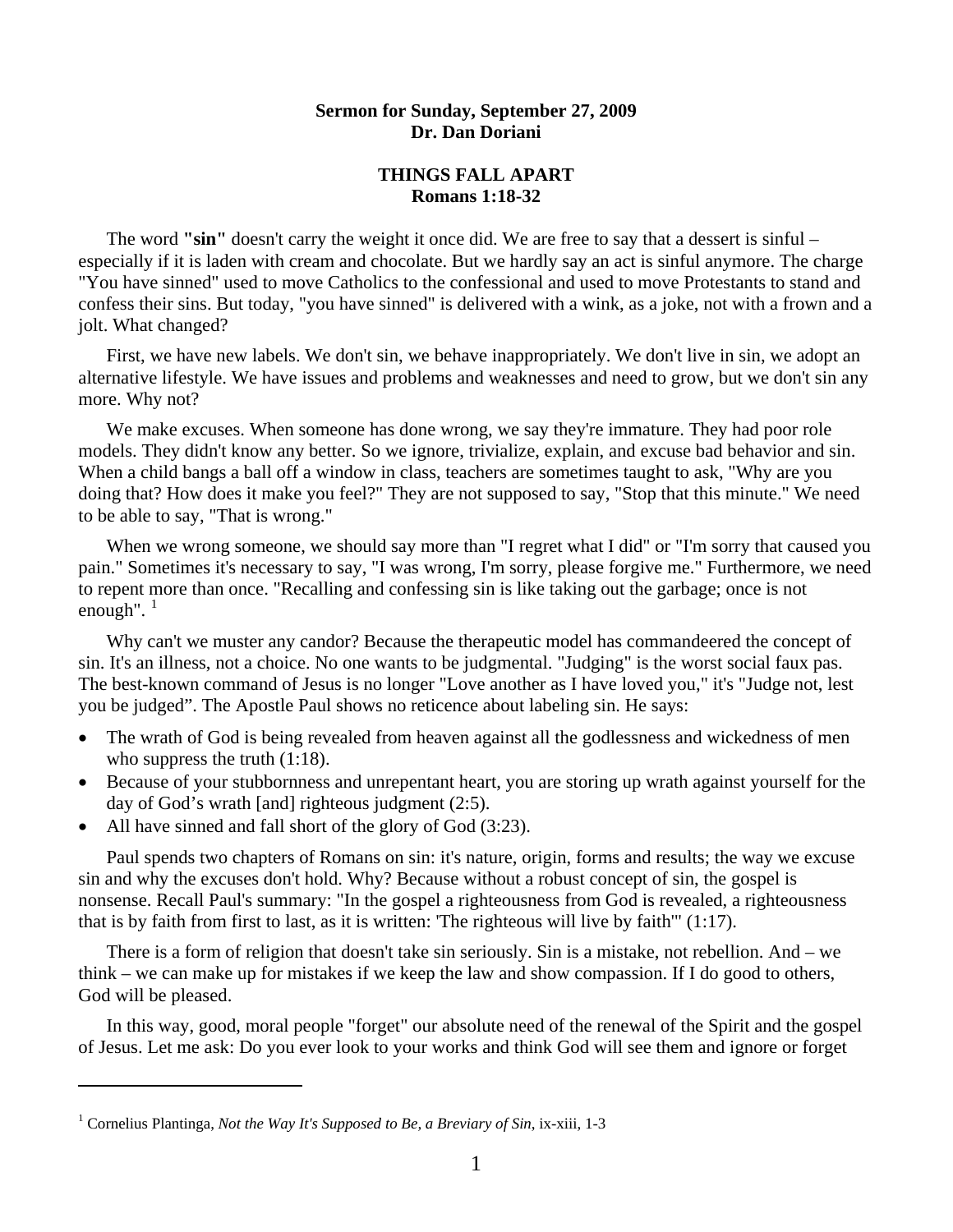your sins as a result? Maybe He even will be impressed? It's a common thought - even in some Christian circles.

 Let's examine ourselves: Purge the excuses, the religion, the efforts to compensate or make up for sin. Your pleasure in small good deeds is religion and religion can kill. If you see it in yourself, repent and root it out. Romans aims to impress us with the seriousness of sin (cf. Jesus on religious hypocrisy, Matthew 23).

 As we read, it could seem that Paul is ripping through a long list of evils, but there is an order: His first concern is sins against God; the apex is idolatry (1:18-23).

 God's first response to sin is to warn. He also builds restraints into creation. Tell enough lies and people stop listening. Hit enough people and someone will hit back – hard. But eventually He says, "Fine, have it your way" and lets people go and do whatever they please. When He does, things fall apart (1:24- 28).

 As rebellion proceeds, people "become filled with every kind of wickedness." Paul lists serious sins like murder and strife, but he also mentions envy and gossip. Sin takes many forms! Finally, Paul notes the greatest problem – which is not sin itself, but indifference to it. He says: "They not only continue to do these very things but also approve of those who practice them" (1:32).

## **1. Sins against God (1:18-23)**

### **a. The suppression of the truth**

Romans 1:17-18 states a contrast. It begins with the thesis of the entire book, then moves to the problem that the thesis solves:

Romans 1:17 - The gospel is a righteousness from God revealed in Scripture. Romans 1:18 - We need the gospel because the wrath of God is revealed from heaven.

 In the original and in most translations (but not ours), 1:17 and 1:18 are linked by the word "for." That is, "In the gospel, a righteousness from God is revealed, **for** the wrath of God is revealed from heaven against all the godlessness and wickedness of men." The word **for** says there is a reason or connection between the two. We have the gospel and a righteousness from God given by Christ, because God has a righteous anger toward sin.

 A while ago, there was a minor tempest in another state, when some people happened to witness the accidental pain a prison officer inflicted on a prisoner. The prisoner was seen whimpering, his lawyer said the man's sentence should be reduced, it got into the press, the ACLU took a stand, etc. In time, a prosecutor stepped forward and pointed out that the man was in jail for a horrific murder. He said, "It's ironic to hear a 50-year-old man and his lawyer whine [about this] when he brutally murdered a teenager."

 I heard the righteous anger of the prosecutor. How dare the man complain! He stabbed someone to death and he's whimpering about a scrape on his arm? We feel the same indignation. Now human wrath is always imperfect – mixed with vengefulness or excess or some stray part of our experience.

 Nonetheless, we know that it is sometimes imperative to be angry about sin and injustice. Slavery, child abuse, rape and other outrages ought to arouse our wrath. After Cain killed his brother Abel in a fit of jealousy, the Lord said Abel's "blood cries out from the ground". Cries out for what? For justice! (Genesis 4:10).

 Unless we understand this, the gospel never fully makes sense. We will never comprehend Jesus' agony in Garden of Gethsemane, never make sense of Jesus' cry on the cross unless we grasp that God has a righteous wrath toward sin. And Jesus bore that wrath on our behalf so we would never taste it. The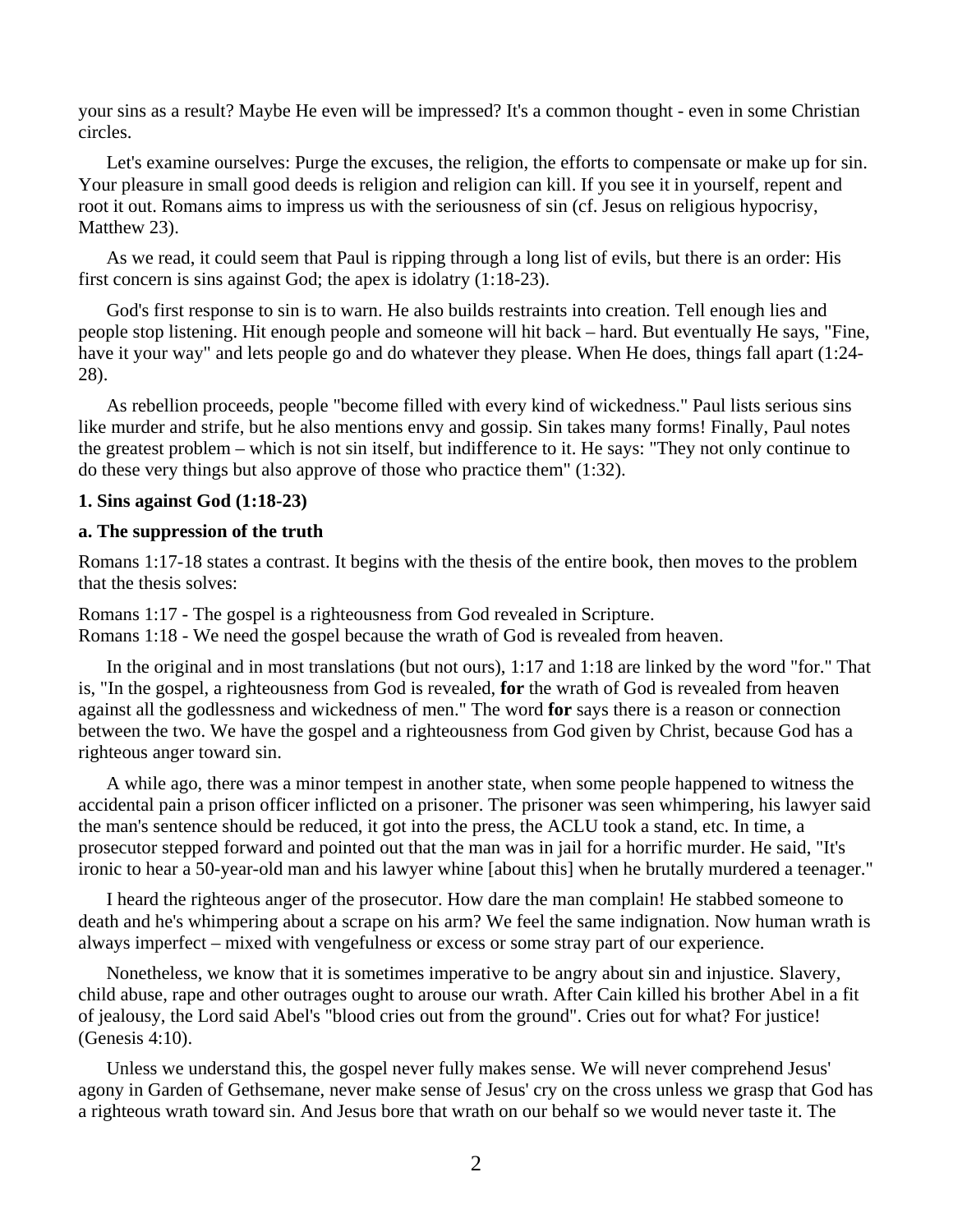message of 1:17-18: Because of God's wrath toward sin, we need the gospel. God's wrath is His personal response to sin. His righteous wrath will be revealed on the last day, but even now there must be some expression of it.

 So then, the wrath of God is revealed from heaven against all the godlessness and wickedness of men who suppress the truth by their wickedness. There are two kinds of sin: Sins against God, godlessness, and sins against man, wickedness. Now someone may say, "How can pagans be held accountable? They have not willfully rejected God's law or his gospel; they have not heard it."

 Paul anticipated this and said, "No, men are without excuse because they did know. They sinned against God by suppressing the truth about him." Creation itself reveals that there is a God. "The heavens declare the glory of God; the skies proclaim the work of his hands. Day after day they pour forth speech...their voice goes out into all the earth" (Psalm 19:1-4).

 But people suppress this voice. We silence it, we don't want to think about it. When necessary, we're good at not thinking about things: a leak in the bathroom, a noise in the car, a lump, pain in our body, the nagging sense that we should call someone. We block it, we don't want to think about it. So it is with the practical atheist. He knows about God, but suppresses the truth. (In marriage, one is usually better at blocking out leaks, the other at noticing them).

 The godless suppress the truth "by their wickedness." I had a conversation with someone who traveled a great deal (he started the conversation). He was amazed that he kept getting into conversations with Christians, for he was indeed very interested in the gospel. He had a problem, however. He was a married man, he traveled to some cities regularly and had acquired a girl friend in several cities. Would he have to give them up if he became a Christian? Yes. In that case, he wasn't willing to be a Christian. That is, sometimes people suppress what they know about God so they can live as they please and stop thinking about God.

 For creation reveals enough about God to render mankind accountable. Creation itself demonstrates His "eternal power and deity." Note the playful oxymoron: "His invisible nature [is] clearly perceived;" literally, His unseen character, His power and deity, is clearly seen. The point: men have no excuse. Constantly surrounded by proof of God's power, they refuse to be moved by it (1:19-20).

 Result: We experience His wisdom, power, generosity every moment, but we do not glorify Him. He sustains, enriches, sends musicians, but we don't give thanks. The cobalt sky, the skills of mind and body, the abundance of the earth – all these we consume without thanks. Even though they knew God in this way, they neither glorified nor thanked Him.

 As a further result, their thoughts are futile, their hearts darkened (1:21-22). The inner self loses its order. They no longer see things as they are. They lost their sense of moral norms. Example: They confuse common things with normal things.

 People tend to think that whatever is common is normal. Bad eyesight is so common it seems normal. Normal sight is 20/20; we think of it as perfect, but many people can see better than 20/20. Research has shown that we tend to call a face with average features attractive. Whatever is most common seems right. But take an average American to India and he will seem tall. Take a typical Japanese man to America and people will say, "How skinny," but he is normal and healthy.

Morally, it's normal to speak of your spouse with love and respect. But in many circles, it's so common to mock and disparage your spouse that people think it's normal. I recently read a major article on marriage, in which a woman disparages her husband and the husbands of her best friends. She closes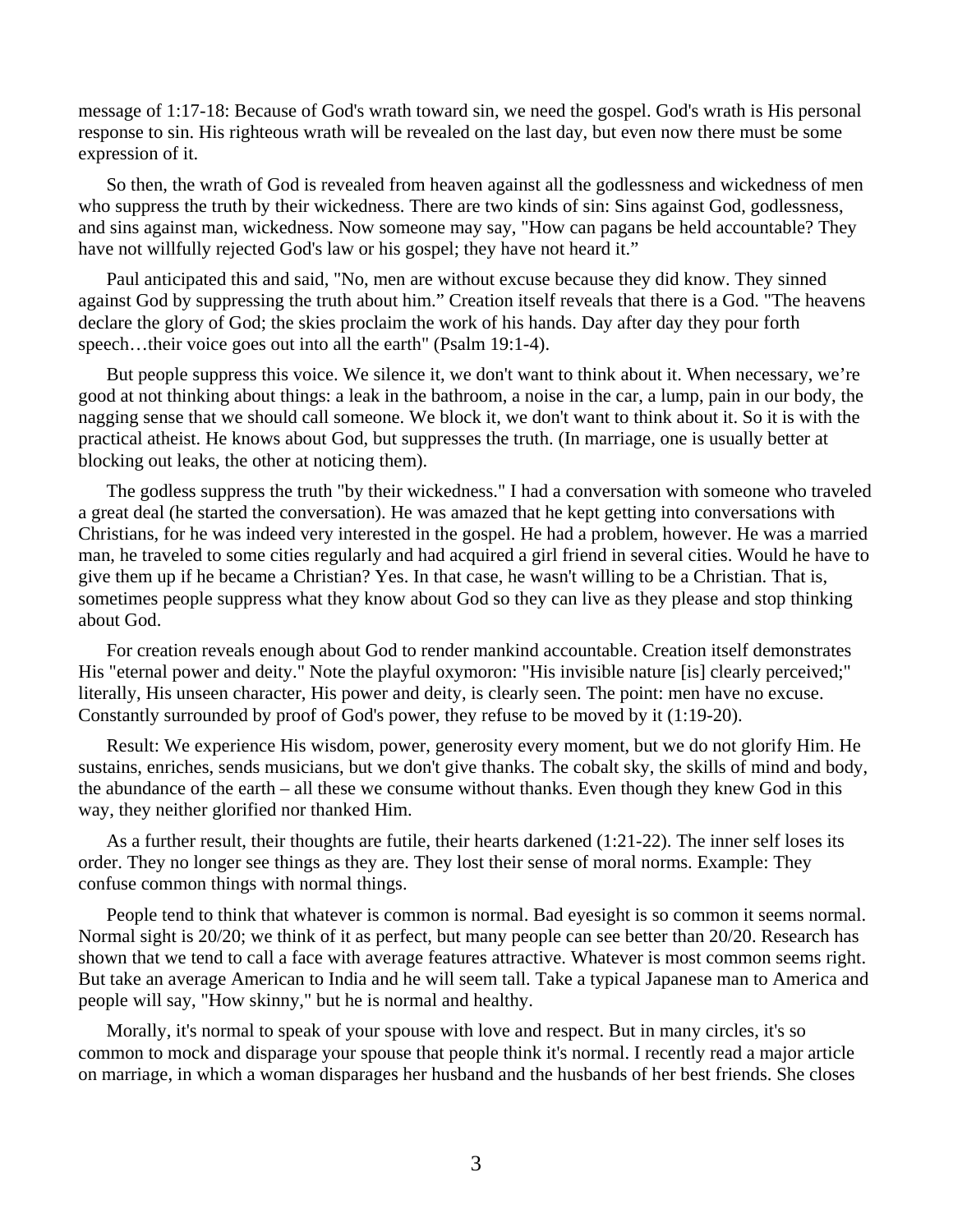with this advice: "Avoid marriage or you too may suffer the emotional pain, the humiliation, [even] the expense of breaking up a long-term union at midlife for something as demonstrably fleeting as love." <sup>[2](#page-3-0)</sup>

# **The descent into idolatry (**1:22-23)

"Claiming to be wise, they became fools, and exchanged the glory of the immortal God for images resembling mortal man or birds or animals or reptiles."

Example of folly: the best technology goes to warfare. Atomic power goes to bombs.

 Many ancients actually bowed before images of "gods" presented by the images. We rightly ridicule such behavior. How foolish to bow before an image that we know to be man-made. On the other hand, we do much the same thing. Our idols are freedom and the pursuit of happiness.

 Here's a statistic: conservative Christians, who affirm commitment to marriage, are more likely to divorce than secular Swedes. Why? Because of individualism, narcissism, refusal to sacrifice my happiness even for the good of children when the marriage hits a tough stretch. This is our god: the pursuit of happiness.

## **The lifting of restraint**

 **"**Therefore, God gave them up**"**… We see this repeated three times, in 1:24, 26, and 28. God decided to punish mankind by letting us go our own way. In this judicial abandonment, he gives men over to commit whatever sins they please. God deliberately lifts His restraints, He withholds His help. Hands off: He lets the kids eat whatever they please.

 As a result, we plunge into more disorderly and destructive desires. This is not God's final purpose. Ideally, people will see the futility of their life and turn to the Lord. He smites in order to heal. If Paul were writing today, he might choose pornography as his illustration and say: Don't you realize that it robs you of the very benefit you seek? But he illustrates with another sexual error.

## **Sins against humanity (1:24-32)**

What I say next will be quite reassuring to some and most unpopular with others. Some heartily agree with Paul. But in many places, his comments about homosexuality are considered repugnant, bigoted and hateful.

 People call me a preacher; OK, I accept that. But the most precise terms, if not the most common, are herald, messenger, ambassador. All three indicate that the speaker is a spokesman, representing the interests and ideas of another person. As best he can, the preacher speaks for God.

 That's why Paul, God's messenger, says he doesn't much care (in short term) if people like his message: "Men ought to regard us as servants of Christ… entrusted with the secret things of God. Now it is required that those who have been given a trust must prove faithful" (1 Corinthians 4:1-2). Therefore if his message is distasteful – his next point in 1 Corinthians surely was – it's immaterial. "I care very little if I am judged by you or by any human court." Paul is God's apostle and spokesman and God says things that challenge and offend people.

 So hear what Paul, God's messenger, says about homosexuality in Romans 1: It is a consequence of idolatry (1:23-24). It is sinful, degrading (1:24). It is shameful (1:26-27). Nature itself shows the error (1:26-27). It is self-punishing: People receive "in their own persons the due penalty for their error" (1:27).

l

<span id="page-3-0"></span><sup>2</sup> Sandra Loh, *Let's Call the Whole Thing Off,* Atlantic, July 09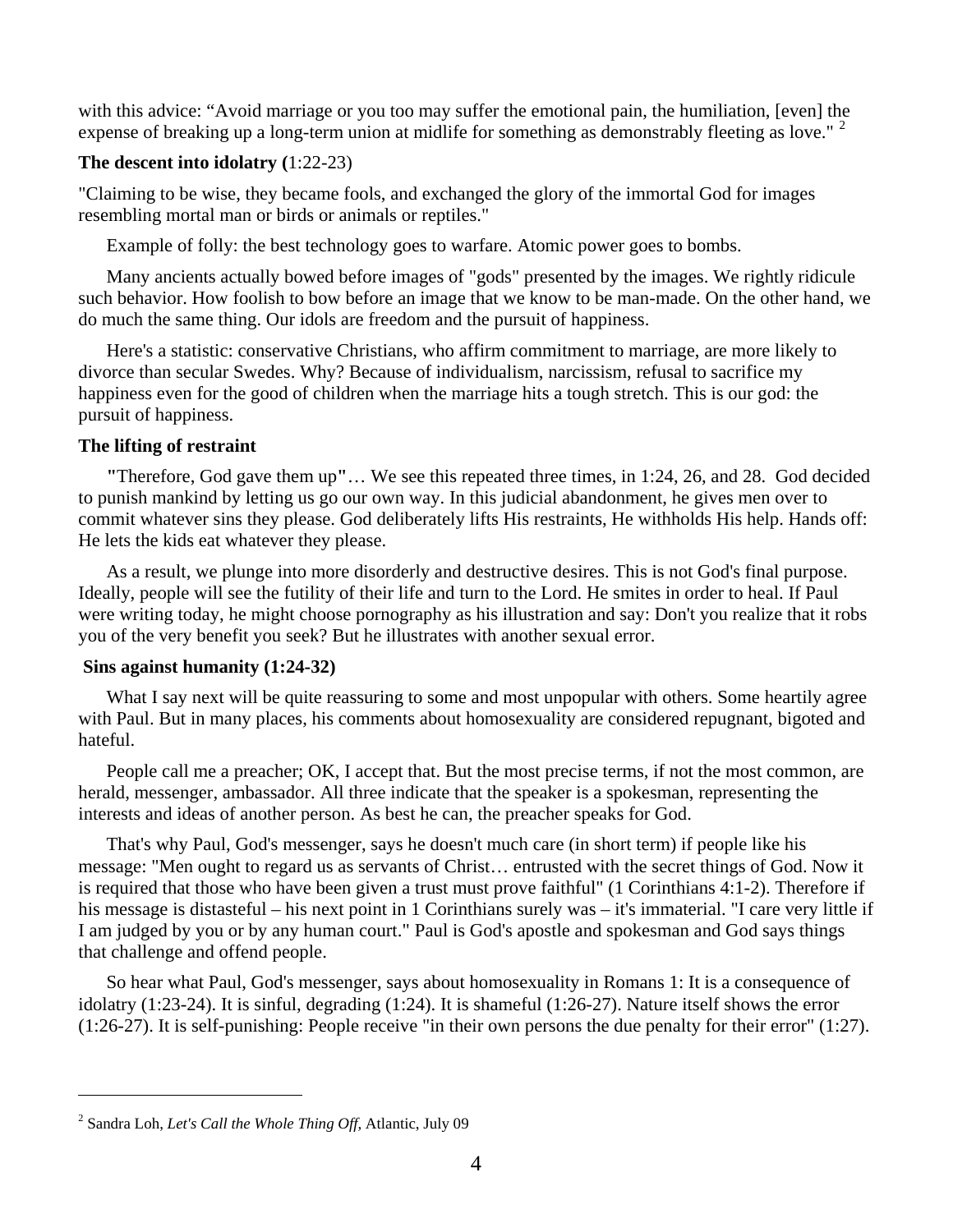These strong statements raise questions: Why is Paul so harsh? Is he condemning everyone who feels some same-sex attraction? Or does he speak against a problem from his day, so his comments no longer apply?

Paul certainly was speaking against practices in his day. I will deliberately obfuscate and confusticate for the sake of younger ears and their parents. Beware of generalizations. Homosexuality was a varied phenomenon in the Empire. It was common in Greece and scorned by many elsewhere. In Greece, it had several forms. There was a link to slavery. Slaves had no rights and masters took slaves, male and female, and used them as they pleased. The concept of "consenting adults" didn't always apply. In some city states (Sparta, Crete), the practice was connected to warfare. In others (Athens), it was connected to coming-of-age rituals. Sometimes there was a large age difference.<sup>[3](#page-4-0)</sup> Much of it was experimental self-indulgence. Many men who led this had wives and children.

 The practice was common in Greece, but rhetorically Paul knew that most of his readers agreed with him. The Romans admired masculinity and scorned practices that were tolerated elsewhere. Open homosexuality was a disgrace. <sup>[4](#page-4-1)</sup> Paul wasn't seeking controversy. He wanted to firm up opinions.

 Nature teaches that God exists. Nature itself teaches marriage is good, that procreation occurs a certain way. When we ignore the voice, the lessons of nature in one area, we are apt to ignore them in another, to our harm.

 Three more points. First, the Bible speaks with one voice. We have the story of Sodom and Gomorrah (Genesis 19, cf Matthew 10:15, Jude 7)! We have the law of Moses: "Do not lie with a man as one lies with a woman. That is detestable" (Leviticus 18:22, 20:13). In Genesis, God created Adam and Eve. He designed one woman for one man. Jesus agrees: "At the beginning the Creator made them male and female… For this reason a man will be united to his wife, and the two will become one flesh" (Matthew 19:4-5). I know many of you disagree with me on this. Perhaps you have studied the matter in detail. All of us have friends or family... Members of the same family can disagree in love if we listen to each other.

 Second, sexual experimentation, including polyamory, polygamy, etc. is one thing. Unwanted desires and temptations is another. We must be compassionate and understanding with those who would like to desire for traditional marriage, but do not. The Bible does not condemn people who struggle with desires, it does label it sin when people refuse to struggle, but quickly give in.

 Parallel: it is no sin to feel a pulse of envy or anger. It is a sin to indulge that pulse and give in to envy, malice, strife and hate. That is the point of verses 28-32.

 Third, the Bible doesn't call this "the worst sin." But homosexuality is a strategic issue today. As most of you know, polygamy and polyamory are on the rise in America, while attacks on marriage grow louder. We need to take a stand for the goodness of marriage. This is one place to do so. So a question:

 If we approve or bless gay marriage, on what basis would we do so? The argument: This is the way I am by nature. God gave me these drives. How can you condemn me for expressing myself, for seeking love?

 I understand these arguments. I really do. But Scripture is clear. Further, if we ignore the Bible about this, how could we resist arguments for polygamy? They have the same form.

 $\overline{a}$ 

<span id="page-4-0"></span><sup>3</sup> James Davidson, *The Greeks and Greek Love*,

<span id="page-4-1"></span><sup>4</sup> Winter, *After Paul Left Corinth*, pages 110-20